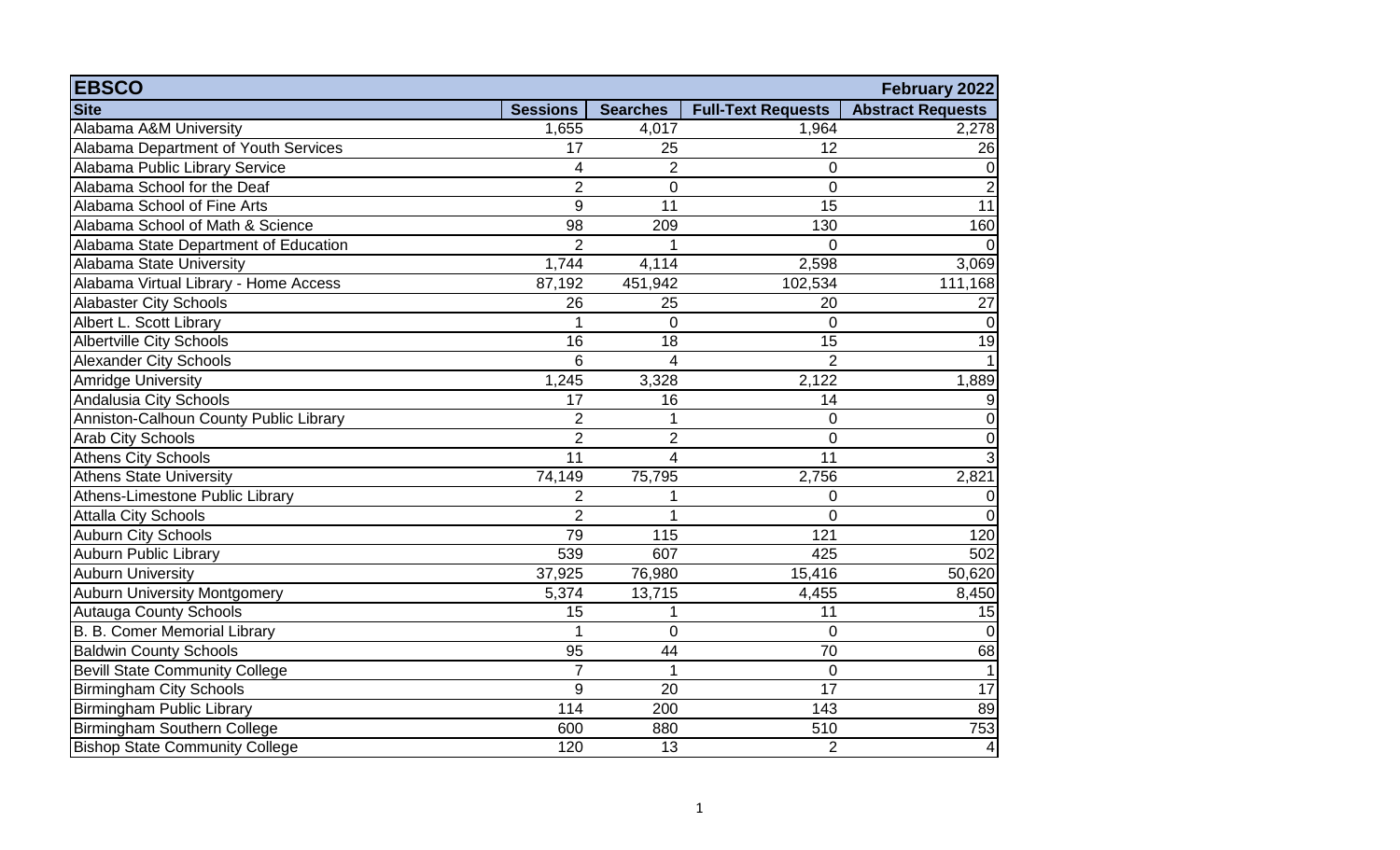| <b>Site</b>                                  | <b>Sessions</b> | <b>Searches</b> | <b>Full-Text Requests</b> | <b>Abstract Requests</b> |
|----------------------------------------------|-----------------|-----------------|---------------------------|--------------------------|
| Blanche R. Solomon Memorial Library          |                 |                 | $\Omega$                  | 0                        |
| <b>Boaz City Schools</b>                     | 19              | 20              | 19                        | 18                       |
| <b>Brewton City Schools</b>                  | 3               | 2               |                           | 1                        |
| <b>Butler County Schools</b>                 | $\overline{2}$  | $\overline{2}$  | 0                         | 3                        |
| <b>Calhoun Community College</b>             | 4,020           | 13,880          | 9,484                     | 10,092                   |
| <b>Calhoun County Schools</b>                | 6               | 6               | 8                         | $\overline{7}$           |
| Carl Elliot Regional Library                 | 2,315           | 55,560          | 0                         | $\pmb{0}$                |
| Central Alabama Community College            | $\overline{2}$  | 1               | $\overline{0}$            | 0                        |
| <b>Chambers County Library</b>               | $\overline{2}$  | 0               | $\overline{2}$            | 0                        |
| <b>Chambers County Schools</b>               |                 | $\overline{0}$  | 1                         | $\overline{0}$           |
| Chattahoochee Valley State Community College | 17              | 30              | 23                        | 31                       |
| Chelsea Public Library                       | 121             | 124             | 101                       | $\pmb{0}$                |
| <b>Cherokee County Schools</b>               | 7               | 0               | $\overline{7}$            | $\overline{7}$           |
| <b>Chilton County Schools</b>                | 14              | 25              | 25                        | 19                       |
| <b>Choctaw County Schools</b>                | 4               | $\mathbf 0$     | $\overline{2}$            | $\pmb{0}$                |
| <b>Clarke County Schools</b>                 | 4               | $\overline{0}$  | $\overline{2}$            | $\overline{\mathbf{4}}$  |
| Coastal Alabama Community College            | 1,807           | 2,450           | 868                       | 878                      |
| <b>Coffee County Schools</b>                 | 3               | $\overline{0}$  | $\overline{2}$            | $\mathbf 2$              |
| <b>Covington County Schools</b>              | 41              | 15              | 45                        | 36                       |
| <b>Crenshaw County Public Schools</b>        | 1               | $\mathbf 0$     |                           | 1                        |
| <b>Cullman County Schools</b>                | 18              | 9               | 13                        | 12                       |
| <b>Dale County Schools</b>                   | 4               | $\overline{2}$  | 5                         | $\overline{\mathbf{4}}$  |
| Dauphin Island Sea Lab                       | $\overline{2}$  | 0               | $\overline{2}$            | $\mathbf 0$              |
| Decatur City Schools                         | 1               | 0               | 1                         | $\mathsf{O}\xspace$      |
| <b>Dekalb County Schools</b>                 | 13              | $\overline{2}$  | 4                         | $\overline{3}$           |
| <b>Demopolis City Schools</b>                | 3               | $\mathbf 0$     | $\overline{2}$            | $\overline{3}$           |
| Drake State Community & Technical College    | 24              | 39              | 45                        | $\overline{25}$          |
| <b>Enterprise City Schools</b>               | $\overline{7}$  | $9\,$           | 11                        | 11                       |
| <b>Enterprise State Community College</b>    | 11              | 0               | 5                         | $\boldsymbol{9}$         |
| <b>Escambia County Schools</b>               | 1               | 1               | $\mathbf 0$               | $\mathbf 0$              |
| <b>Eufaula City Schools</b>                  | 1               | $\Omega$        | $\Omega$                  | 1                        |
| <b>Faulkner University</b>                   | 2,790           | 6,004           | 3,959                     | 4,653                    |
| <b>Fayette County Schools</b>                | 17              | 20              | 18                        | 13                       |
| <b>Florence City Schools</b>                 | 57              | 87              | 41                        | 43                       |
| Florence-Lauderdale Public Library           | 1               | 3               | $\overline{0}$            | $\overline{0}$           |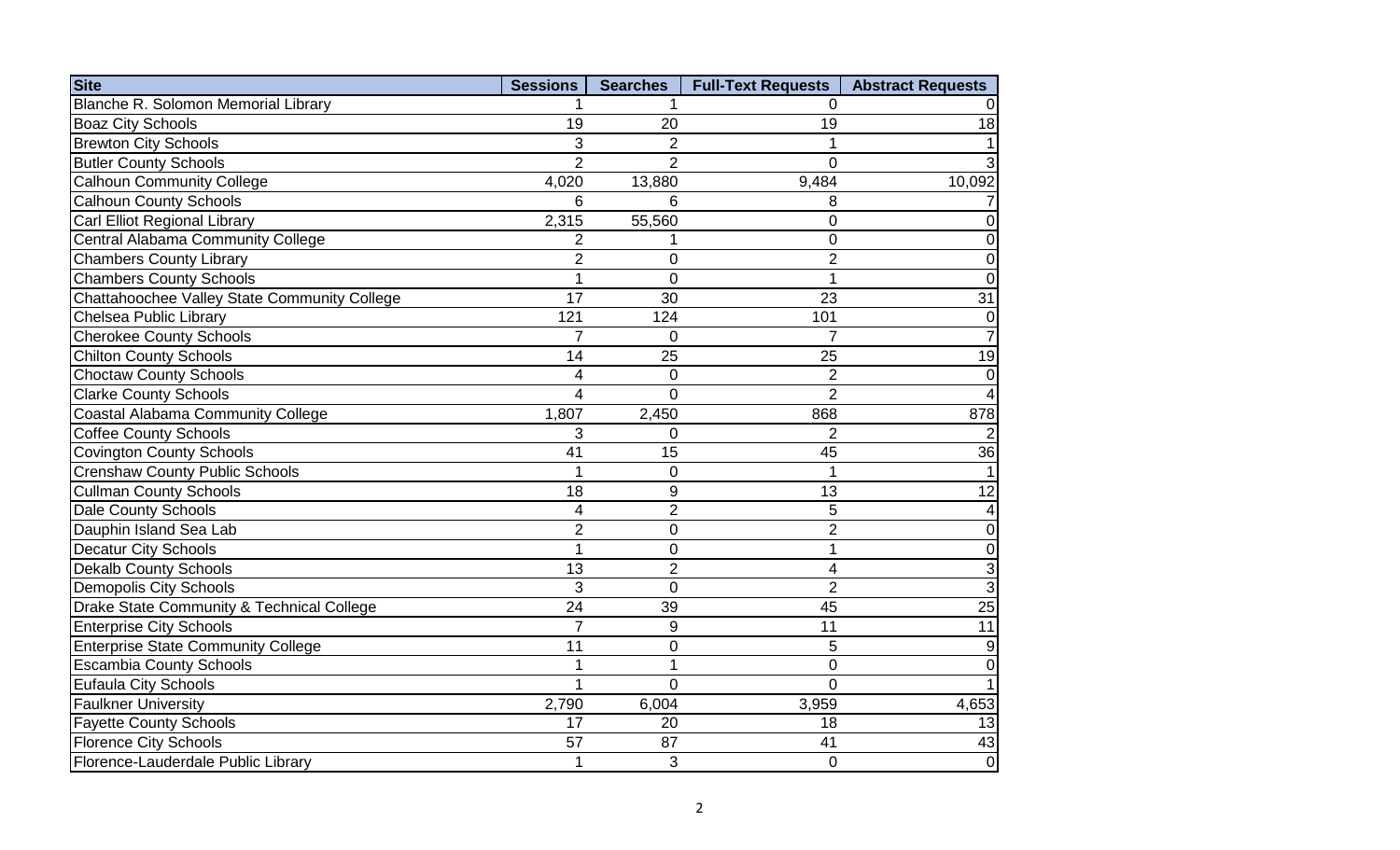| <b>Site</b>                                 | <b>Sessions</b> | <b>Searches</b> | <b>Full-Text Requests</b> | <b>Abstract Requests</b> |
|---------------------------------------------|-----------------|-----------------|---------------------------|--------------------------|
| Fort Payne City Schools                     | 8               | 4               | 6                         |                          |
| <b>Franklin County Schools</b>              | 43              | 3               | 37                        | $\overline{38}$          |
| <b>Gadsden City Schools</b>                 |                 | $\overline{0}$  | $\overline{2}$            |                          |
| <b>Gadsden State Community College</b>      | 161             | 517             | 261                       | 358                      |
| <b>Geneva County Schools</b>                | 26              | 20              | 29                        | 37                       |
| <b>Gulf Shores City Schools</b>             | $\overline{7}$  | 6               | 8                         | 6                        |
| Guntersville Public Library                 | $\overline{2}$  | $\overline{4}$  | $\Omega$                  | 6                        |
| <b>Hartselle City Schools</b>               | $\overline{24}$ | 43              | $\overline{34}$           | $\overline{31}$          |
| <b>Highlands College</b>                    | 2,053           | 6,010           | 3,480                     | 3,991                    |
| Homewood Public Library                     | 6,781           | 6,776           | 113                       | 6                        |
| <b>Hoover City Schools</b>                  | 32              | 31              | 25                        | $\overline{21}$          |
| Hoover Public Library                       | 116             | 318             | 244                       | 272                      |
| <b>Houston County Schools</b>               | $\overline{2}$  | 1               | $\overline{0}$            |                          |
| <b>Huntingdon College</b>                   | 10,162          | 11,170          | 4,832                     | 19,342                   |
| <b>Huntsville City Schools</b>              | 109             | 115             | 74                        | 91                       |
| Huntsville-Madison County Public Library    | 60              | 76              | 30                        | 196                      |
| Irondale Public Library                     | $\overline{2}$  | 3               | 6                         |                          |
| Jacksonville City Schools                   |                 | $\overline{0}$  |                           |                          |
| Jacksonville State University               | 11,571          | 24,309          | 7,962                     | 15,138                   |
| Jasper City Schools                         | 100             | 12              | 95                        | 108                      |
| Jefferson County Library Cooperative        | 27              | 71              | 42                        | 22                       |
| Jefferson County Schools                    | 155             | 97              | 131                       | 131                      |
| Jefferson State Community College           | 2,666           | 5,668           | 3,278                     | 3,013                    |
| Judson College                              |                 | $\overline{0}$  |                           |                          |
| Lamar County Schools                        |                 | 1               | 1                         |                          |
| <b>Lanett City Schools</b>                  | $\overline{1}$  | $\overline{2}$  | 1                         |                          |
| <b>Lauderdale County Schools</b>            | 48              | 66              | 57                        | 59                       |
| <b>Lawrence County Schools</b>              |                 | $\mathbf 1$     | $\Omega$                  |                          |
| Lawson State Community College - Bessemer   | 23              | 28              | 22                        | 15                       |
| Lawson State Community College - Birmingham | 331             | 835             | 427                       | 492                      |
| Lee County Schools                          | 5               | 1               | 3                         |                          |
| Leeds Public Library                        |                 | 1               | $\overline{0}$            | $\Omega$                 |
| <b>Library Management Network</b>           | 10              | $\mathbf 0$     | 5                         | 10                       |
| <b>Limestone County Schools</b>             | 12              | 1               | $\overline{7}$            |                          |
| <b>Lowndes County Schools</b>               | $\overline{1}$  | $\overline{0}$  | $\overline{0}$            |                          |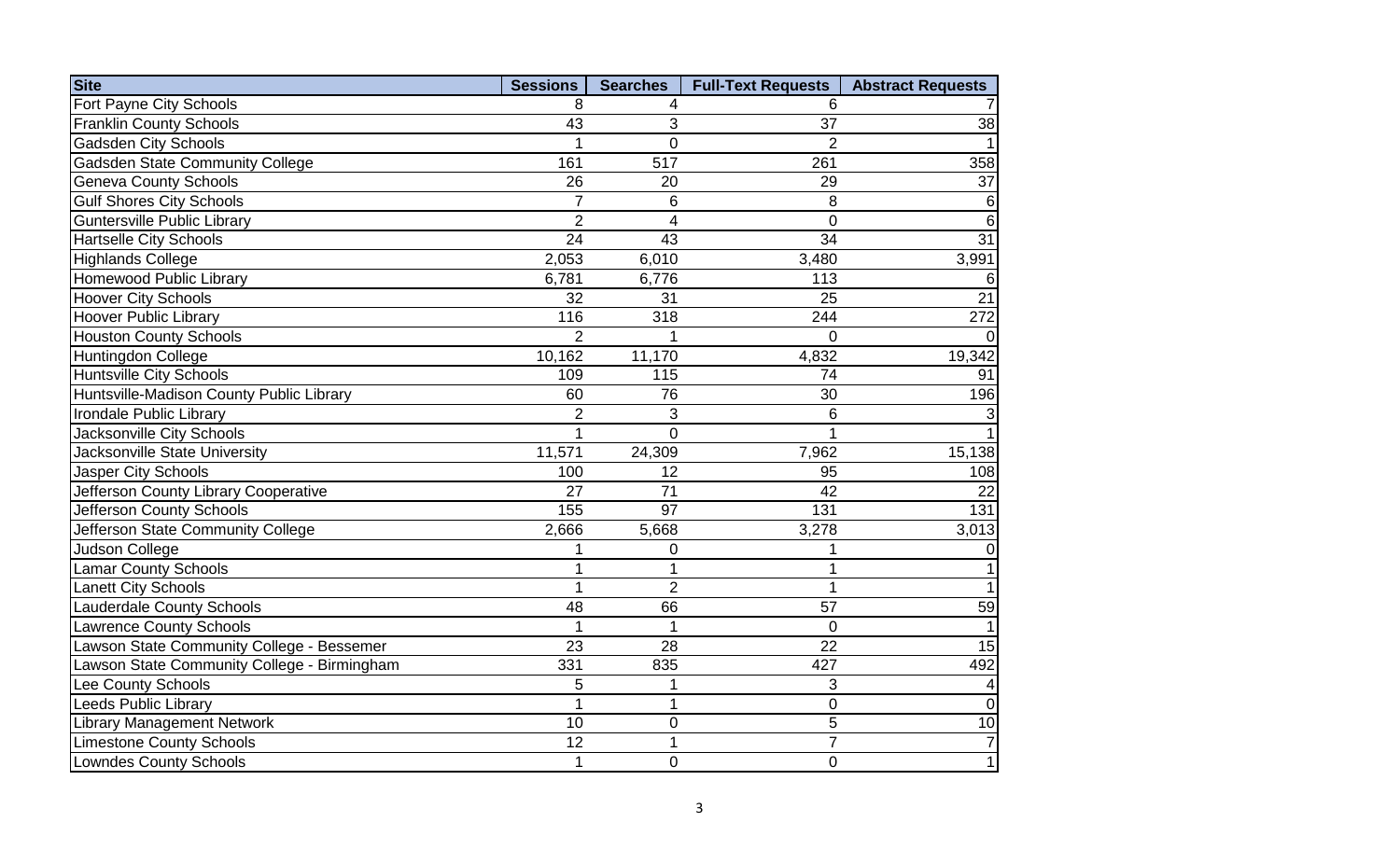| <b>Site</b>                           | <b>Sessions</b> | <b>Searches</b> | <b>Full-Text Requests</b> | <b>Abstract Requests</b> |
|---------------------------------------|-----------------|-----------------|---------------------------|--------------------------|
| Lurleen B. Wallace Community College  | 6               | 10              | 11                        | 19                       |
| <b>Macon County Schools</b>           |                 | $\Omega$        |                           | $\overline{0}$           |
| <b>Madison City Schools</b>           | 28              | 25              | 24                        | 32                       |
| <b>Madison County Schools</b>         | 29              | 32              | 36                        | 33                       |
| Marengo County Schools                |                 | 1               | $\overline{0}$            |                          |
| <b>Marion County Schools</b>          | 16              | 1               | 14                        | 14                       |
| <b>Midfield City Schools</b>          |                 | $\mathbf 1$     | $\overline{2}$            |                          |
| Mildred B. Harrison Regional Library  | 6               | 5               | $\overline{0}$            | 15                       |
| <b>Miles College</b>                  | 82              | 63              | 84                        | 281                      |
| <b>Mobile County Schools</b>          | 144             | 146             | 99                        | 69                       |
| Mobile Public Library                 | 25,251          | 29,523          | 91,800                    | 166,817                  |
| Monroe County Public Schools          | 5               | $\overline{0}$  | $\overline{0}$            |                          |
| Montgomery City-County Public Library | 67              | 101             | 51                        | 62                       |
| Moorer Branch Library                 | 12              | 12              | 18                        | $\Omega$                 |
| <b>Morgan County Schools</b>          | 12              | 10              | 8                         | 11                       |
| Mountain Brook City Schools           | 3               | $\overline{0}$  | 1                         | $\overline{c}$           |
| <b>Muscle Shoals City Schools</b>     | 24              | 10              | 44                        | 44                       |
| Muscle Shoals Public Library          | 8               | $\overline{4}$  | 4                         | $\overline{2}$           |
| North Shelby Library                  | 4               | 10              | $\overline{0}$            | $\overline{0}$           |
| Northeast Alabama Community College   | 583             | 1,840           | 478                       | 816                      |
| Northwest Shoals Community College    | 11              |                 | 11                        |                          |
| Oakwood University                    | 599             | 2,966           | 1,553                     | 1,983                    |
| O'Neal Public Library                 | 169             | 127             | 293                       |                          |
| <b>Oneonta City Schools</b>           | 3               | 3               | 6                         | 4                        |
| Parkway Branch Library                | 3               | 3               | $\overline{0}$            | $\overline{0}$           |
| <b>Pelham City Schools</b>            | 4               | $\overline{4}$  | 1                         | 4                        |
| Pell City Schools                     |                 | 3               | $\overline{0}$            | $\overline{0}$           |
| <b>Phenix City Schools</b>            | 26              | 31              | 27                        | 19                       |
| <b>Pike County Schools</b>            | 1               | $\mathbf 0$     | 1                         | 1                        |
| <b>Pike Road City Schools</b>         | 0               | 3               | $\overline{0}$            | $\mathbf 0$              |
| <b>Randolph County Schools</b>        | 9               | 5               | 5                         | 9                        |
| Reid State Technical College          | 9               | 6               | $\Omega$                  |                          |
| <b>Russellville City Schools</b>      | 34              | 63              | 88                        | 159                      |
| <b>Samford University</b>             | 41,000          | 46,580          | 19,135                    | 81,685                   |
| <b>Saraland Branch Library</b>        | 5               | 5               | $\overline{7}$            | $\overline{0}$           |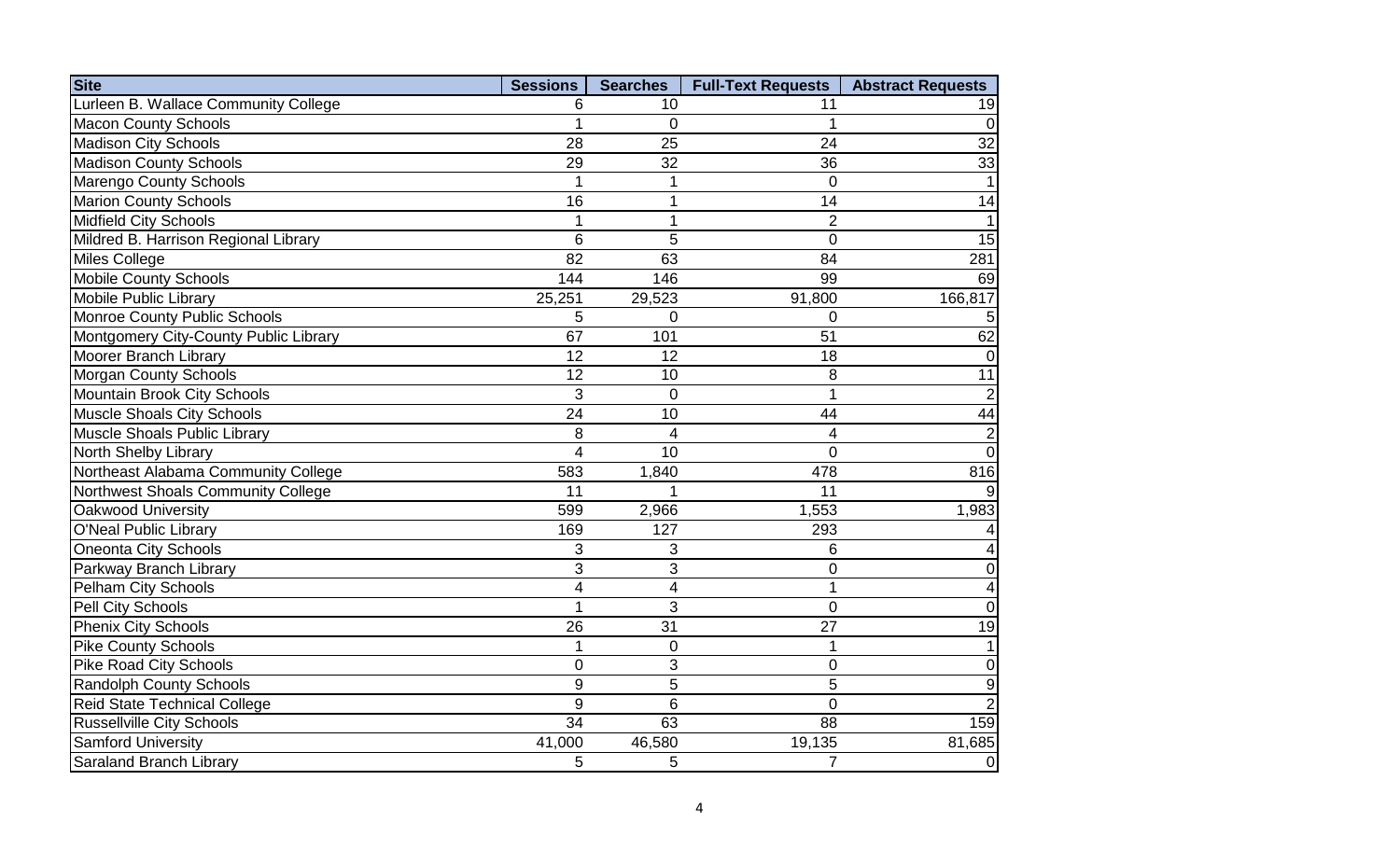| <b>Site</b>                             | <b>Sessions</b> | <b>Searches</b>         | <b>Full-Text Requests</b> | <b>Abstract Requests</b> |
|-----------------------------------------|-----------------|-------------------------|---------------------------|--------------------------|
| <b>Saraland City Schools</b>            | 4               | $\overline{0}$          | 10                        |                          |
| <b>Scottsboro City Schools</b>          | $\overline{2}$  | $\mathbf 0$             | 4                         | $\mathbf{3}$             |
| <b>Sheffield City Schools</b>           | 4               | $\overline{0}$          | 5                         | $6\phantom{1}6$          |
| <b>Shelby County Schools</b>            | 48              | 56                      | 86                        | 95                       |
| <b>Shelton State Community College</b>  | 29              | 26                      | 35                        | 22                       |
| <b>Snead State Community College</b>    | 33              | 33                      | 6                         | 5                        |
| Southern Union State Community College  | 259             | 619                     | 157                       | $\overline{224}$         |
| Spring Hill College                     | 1,166           | 1,826                   | 1,040                     | 1,323                    |
| St. Clair County Sd                     | 14              | 4                       | $\overline{2}$            |                          |
| <b>Sumter County Schools</b>            | $\overline{2}$  | $\overline{2}$          | 1                         | $\Omega$                 |
| Talladega College                       | 180             | 455                     | 89                        | 199                      |
| <b>Talladega County Schools</b>         | 6               | $\overline{7}$          | 11                        | 11                       |
| <b>Tallapoosa County Schools</b>        | $\overline{2}$  | $\mathbf 0$             | 3                         | $\overline{2}$           |
| <b>Tallassee City Schools</b>           | $\mathbf{1}$    | $\overline{\mathbf{4}}$ | $\mathbf 0$               | $\overline{0}$           |
| <b>Thomasville City Schools</b>         | 3               | $\mathbf 0$             | 3                         | 3                        |
| <b>Tom Bevill Public Library</b>        | 3               | 4                       | 1                         | $\overline{2}$           |
| <b>Trenholm State Community College</b> | 712             | 4,615                   | 125                       | $\overline{32}$          |
| <b>Troy University</b>                  | 23,256          | 66,034                  | 27,169                    | 34,430                   |
| <b>Troy University - Montgomery</b>     |                 | $\overline{0}$          | $\overline{0}$            |                          |
| <b>Trussville City Schools</b>          | 172             | 38                      | 137                       | 147                      |
| <b>Trussville Public Library</b>        | 71              | 76                      | 26                        | 76                       |
| <b>Tuscaloosa City Schools</b>          | 3               | $\mathbf 0$             | 3                         |                          |
| <b>Tuscaloosa County Schools</b>        |                 | $\overline{0}$          | $\overline{1}$            |                          |
| <b>Tuscumbia City Schools</b>           | 6               | $\overline{0}$          | 22                        | $\overline{7}$           |
| Tuskegee University                     | 99              | 165                     | 41                        | 43                       |
| <b>United States Sports Academy</b>     | 248             | 991                     | 640                       | 611                      |
| University of Alabama                   | 102,376         | 169,878                 | 54,337                    | 107,078                  |
| University of Alabama Birmingham        | 9,536           | 24,989                  | 10,497                    | 24,802                   |
| University of Alabama Huntsville        | 5,010           | 15,141                  | 5,887                     | 8,568                    |
| University of Mobile                    | 1,239           | 3,846                   | 1,599                     | 2,296                    |
| University of Montevallo                | 5,705           | 13,473                  | 5,360                     | 8,199                    |
| University of North Alabama             | 22,954          | 50,515                  | 11,309                    | 24,331                   |
| University of South Alabama             | 23,826          | 67,876                  | 21,731                    | 38,232                   |
| University of South Alabama             | 4               | 6                       | $\overline{0}$            |                          |
| University of West Alabama              | 6,427           | 19,370                  | 9,251                     | 10,644                   |